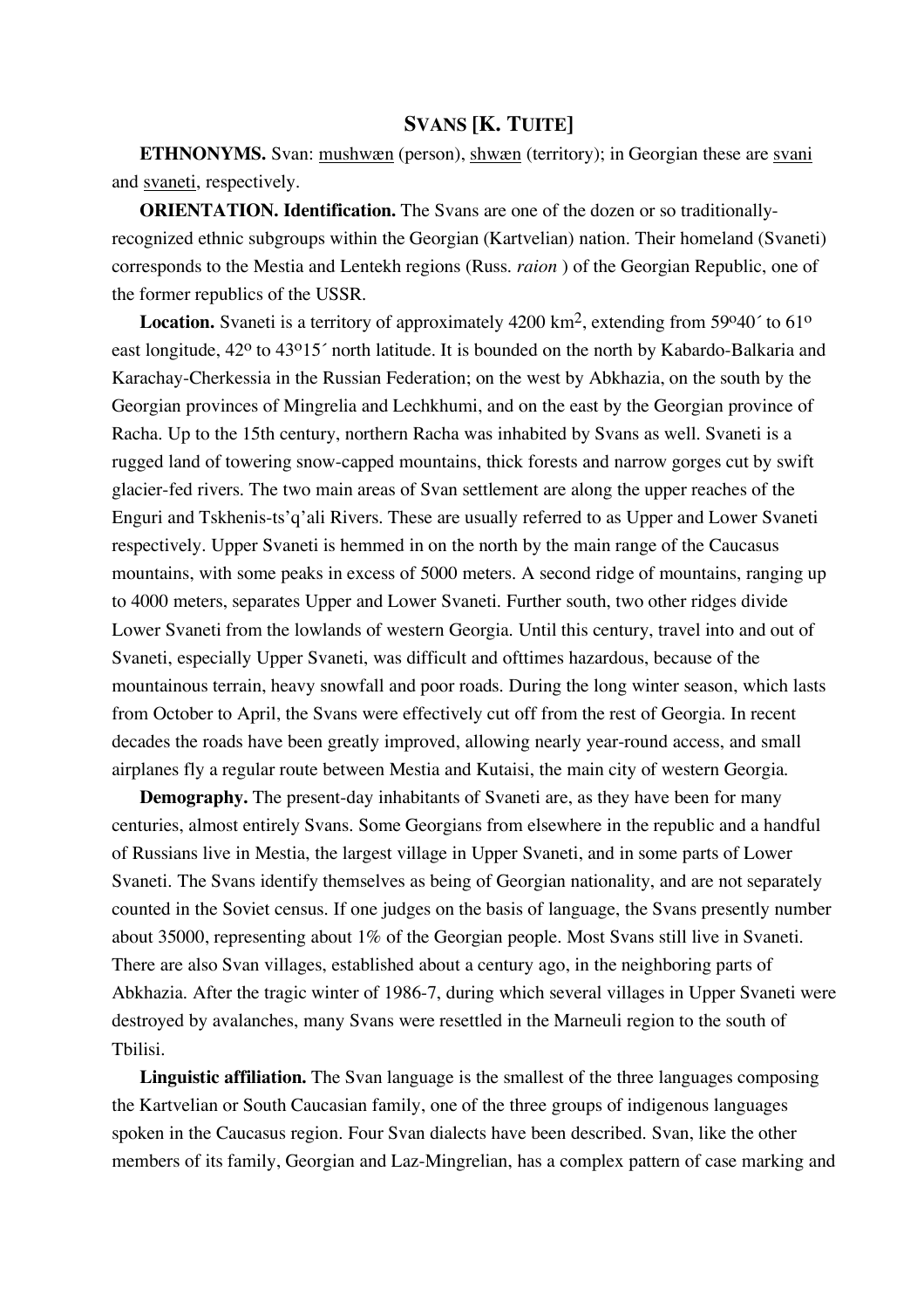rich verbal morphology. In terms of phonology, morphophonemics and lexicon it differs sharply from the latter languages and is believed to have diverged from the ancestral Kartvelian language some three or four millenia ago. The grammar and lexicon of the Svan language reflects longstanding contact with speakers of North Caucasian tongues. It has never been used as a written language. All Svans now speak and write Georgian, and most, especially in the younger generations, are also able to communicate in Russian. Some may know the languages of neighboring ethnic groups (Mingrelian, Balkar, etc.)

**History.** Archeological, toponymic and linguistic evidence indicates that the ancestors of the Georgian people have inhabited the west-central part of the southern Caucasus region for at least 5000 years, and probably much longer. In the third millenium BC, one group of Kartvelians migrated to the northwest, reaching the east coast of the Black Sea. Place names believed to be of Svanetian origin are found in this area. Somewhat later, these ancestors of the Svans moved upland into what is now Svaneti. Axes and other artifacts dating to the early Bronze Era have been discovered in Svaneti, as well as the ruins of foundries for the production of bronze and iron. This indicates that the local population was engaged in metalworking in the 2nd and 1st millenia BC. The Greek geographer Strabo (end of 1st century BC) describes the Svans as a fierce, warlike mountain people, ruled by a king and a council of 300 elders, and capable of fielding an army of 200,000. (This figure may represent an exaggeration, or perhaps Strabo was including other Kartvelians under the designation "Svan"). By the time of the consolidation of a united Georgian kingdom in the 11th century a feudal system similar to that found elsewhere in Georgia was established in Svaneti. Most of the land belonged to the Svan nobility (wærg, pusd) or to the local Georgian Orthodox churches and monasteries. The peasants (glex) worked the land, and provided crops and other services for the landowners. Several Svan noblemen rose to powerful positions in the medieval Georgian government, and were rewarded with important titles and large holdings of land in lowland Georgia. Beginning in the mid-13th century, wave upon wave of Mongol, Persian and Turkish armies devastated the lowland parts of Georgia. Because of its remote location much of Svaneti was never invaded. For this reason, many of the finest works of Georgian artistry — icons, illuminated manuscripts and gold and silver items were preserved in Svanetian churches during this time. The Svan villagers protected these treasures zealously (the theft of an icon was punishable by death, usually by stoning, even in recent times). A sizeable number of objets d'art of foreign origin (Persian, Syrian, Italian, German) have also found their way into Svaneti, a testament to the wide-ranging cultural and trade contacts of medieval Georgia. After the dissolution of the Georgian empire the land was segmented into several smaller kingdoms and principalities. Svaneti came under the nominal authority of the kingdom of Imeretia. From the 16th century to the beginning of the 19th, a handful of powerful Svan families came to exert dominance over all of the province except for the upland (eastern) half of Upper Svaneti, which came to be known as 'Free Svaneti' (tævisupæl shwæn). There were also several peasant uprisings during this period, resulting in the decline of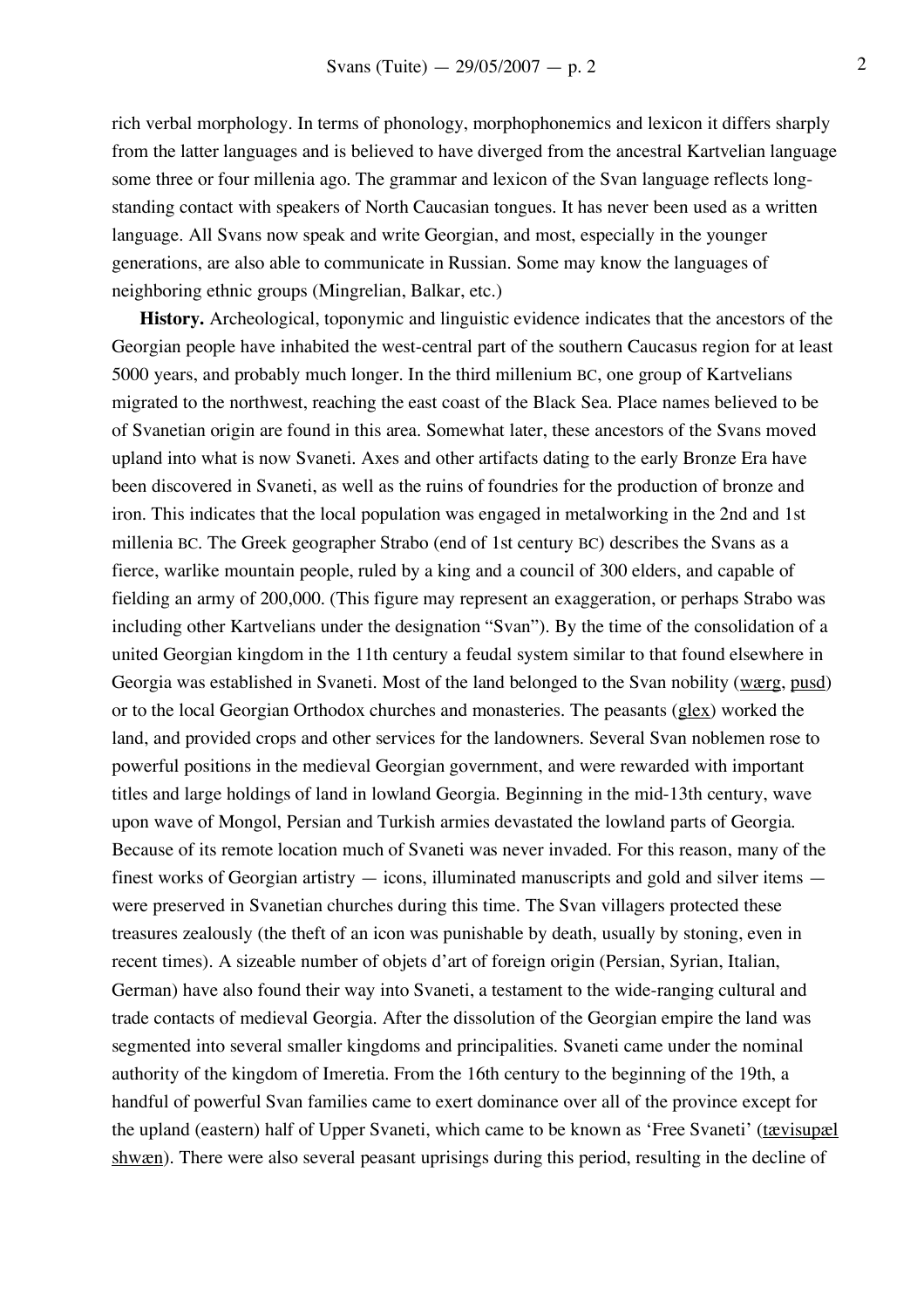the feudal system in some localities. The Treaty of Georgievsk, signed in 1783, placed the kingdoms of eastern Georgia under the protection of the Russian Empire. Most of western Georgia, including Lower Svaneti, was incorporated into the empire in 1803-4. The people of Upper Svaneti, however, resisted the imposition of Russian rule for some time. The princely house of western Upper Svaneti finally capitulated in 1833, and the rest of the province in 1853- 1857. During the period of Russian rule the peasantry was freed from serfdom and given small parcels of land. After the Communist Revolution of 1917 Georgia declared its independence from Russia. In 1921 the Red Army invaded Georgia and incorporated it into the Soviet Union. In recent years notable infrastructural improvements have been made in Svaneti: schools and health centers have been opened, roads upgraded, electricity introduced.

**Cultural Relations.** For many centuries the Svans have been in contact with the North Caucasian tribes on the other side of the mountains, and with the Ossetians to the east. These relations have often been hostile, with raiding parties from one or the other group attempting to seize the other's property. On the other hand, the Svans have engaged in trade with these tribes, and in earlier times many Svans worked for them as migrant laborers.

**SETTLEMENTS.** The traditional Svan settlement, especially well preserved in Upper Svaneti, is the qew or commune, comprising a group of hamlets, each inhabited by one or more clans. Within the hamlet are a few dozen homesteads, closely packed together, surrounded by farmland. In recent times the organizational structure of the Svan commune (see below) has given way to that of the modern Georgian village. There are several types of Svan homesteads. In the type believed to be most ancient, the family and livestock live under one roof in a fortresslike three-story stone structure. More often, there is a separate, adjoining defense tower (murq'wam) to which the family and cattle repair in time of attack. (Defense towers are now found primarily in eastern Upper Svaneti, with a few remnants in Lower Svaneti and northern Racha.) In many respects the traditional Svan homestead is more similar to those of other Caucasian mountain provinces (northeastern Georgia, Ossetia, Ingushia, Daghestan), than those of lowland Georgia.

**ECONOMY. Subsistence and Commercial Activities.** Because of the harsh climate, the primary crops have been hardy grains such as summer and winter wheat, rye, barley and oats. Seeding has traditionally been done twice a year: in March and April, after the snow has melted, and again in September-October, before the onset of the long Svanetian winter. The Svans also keep domestic farm animals (cows, pigs, goats and sheep), which are exploited for meat, cheese and wool. Beekeeping has been practiced since ancient times, and Svanetian honey has an exceptionally fine taste. Although the Svans have long employed sophisticated farming techniques to utilize the land to its full potential, the Svanetian farm has not been sufficient to feed the family. In earlier days, the Svans hunted ibexes, stags and bears to supplement their diet. (Hunting is still a popular avocation of Svans today). In the 19th century, large numbers of Svan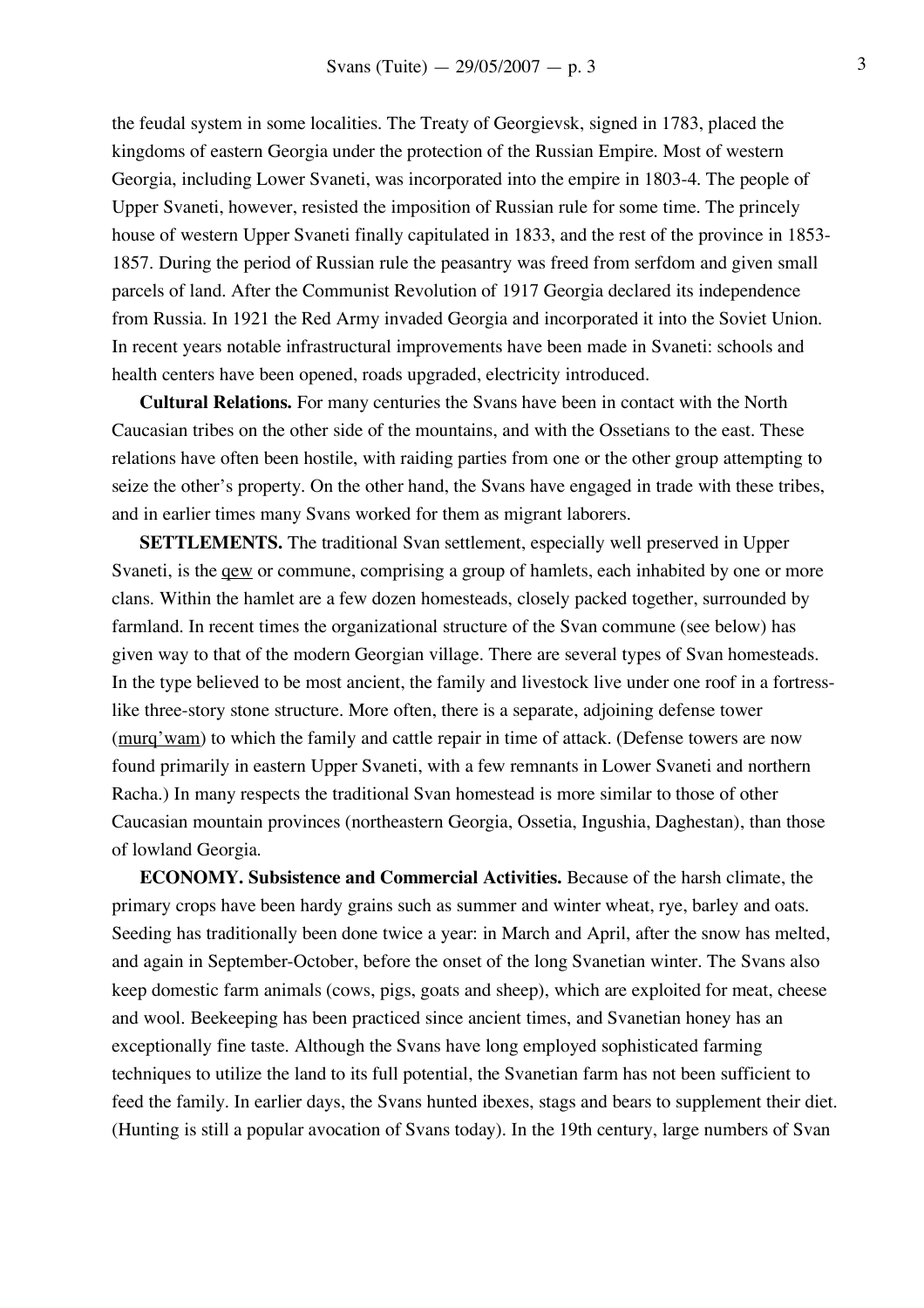men earned additional income as migrant farm workers in the lowland regions of Georgia and the North Caucasus during the months when Svaneti is blanketed with snow.

**Industrial Arts.** The Svans have traditionally produced their own agricultural implements, utensils, furniture and weaponry. Wooden artifacts are usually adorned with elaborate geometrical designs, employing symbols related to Svanetian religion (solar disks, representations of people, animals and ritual dances).

**Trade.** The Svans are not noted as a trading people. In traditional times they did serve as a commercial link between western Georgia and the northwest Caucasian provinces, and have also provided wolf, fox and bear pelts for the bazaars of lowland Georgia.

**Division of Labor.** Food preparation (baking, etc.), caring for children, needlework, and the like were considered to be women's work. Tasks delegated to men included hunting, wood- and metal-working, heavy farm labor, and fighting.

**Land Tenure.** Regular farm land belonged to individual households, with each possessing up to ten  $k$ tseva ( $k$ tseva = the land one can plough in one day). Pastures, hayfields and some forests were common property of the clan, village or commune. If an individual desired to sell land, he had to first offer it to the members of his own clan. Only if they declined to buy it could it be sold to another party.

**KINSHIP. Kinship groups**. Most Svans were identified as belonging to a 'root clan' (dzirish samxub) composed of a number of families, often of remote relationship. The members of a clan usually, though not always, live in the same commune. They are further identified by their ts'æm samxub 'particular clan,' a subdivision of the above, created when brothers split up and divide the family property. The particular clan may include one or more homesteads. Descent is traced patrilineally. One is considered to be more closely bound to one's kin within the samxub than one is to anyone outside of it, even close relatives (e.g. mother's brother, inlaws). If there would otherwise be no male heir, however, a son-in-law could be adopted (gezald l∂gne) into the household and take the clan affiliation of his in-laws. Each clan has its own shrine, burial ground, and special feastdays. Marriage within the samxub, or with other relatives within 10 degrees of kinship, was forbidden.

**Kinship terminology**. The categories distinguished by Svan kinship terminology are not much different from those of Georgian. For example, one term (chîzhe) denotes both son- and brother-in-law, and another (telghra) both daughter- and sister-in-law; at the same time there are words specifically denoting the wife's sister's husband (mekwshel, cognate with Georgian kvisli) and husband's brother's wife. The most striking deviation from the pattern of Kartvelian kin terms is in the words denoting siblings, which index the gender of *both* parties to the relationship: udil 'sister [female ego]'; dachwir 'sister [male ego]'; muxwbe 'brother [male ego]'; j∂mil 'brother [female ego].'

**MARRIAGE AND FAMILY. Marriage.** Traditionally, marriage partners for Svan children were selected very early. On occasion two pregnant women would make a pact that, if one gives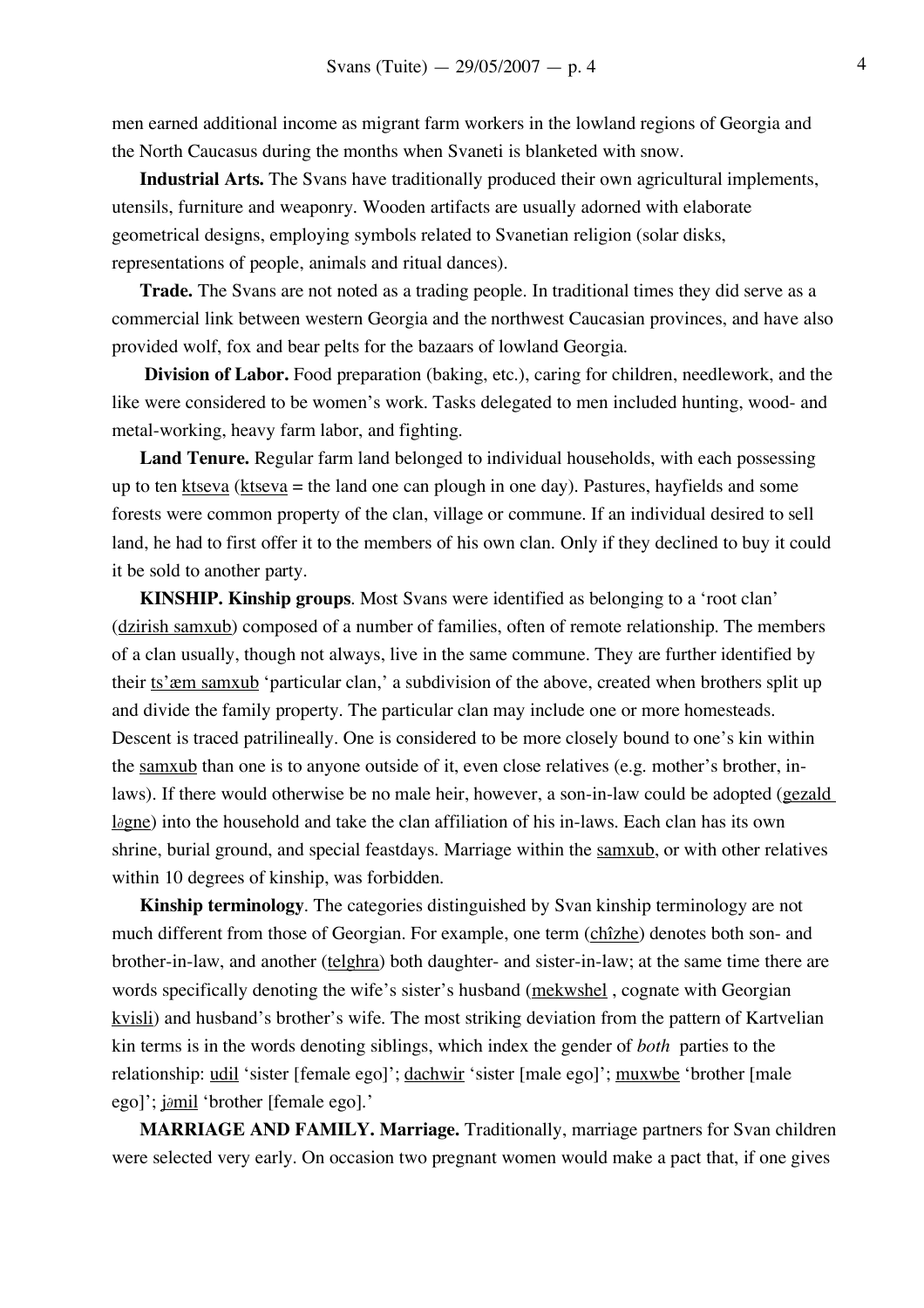birth to a girl and the other to a boy, the children will be engaged to each other. In such cases the wedding feast, signifying the transfer of the female from her parents' household to that of her inlaws, may take place while the bride and groom are still very young. The actual matrimonial rite, a simple ceremony involving a priest, would then be held 1-3 years later when the couple is of appropriate age. In practice, instances in which a young man and woman would marry against their parents' wishes have always occurred, and in modern Svaneti arranged marriages are quickly becoming a thing of the past. Though her position was not of equal status to that of her husband, the traditional Svan wife had certain rights. She could own livestock and other possessions. In the event of abuse or abandonment by her husband she had recourse to the protection of her parents' family and to the local justice system (see below). Divorce was rare in earlier times, and usually occurred for reasons of impotence or failure to produce male offspring. As though to compensate for the irrelevance of emotional bonding in the contracting of marriages, young Svans could enter into special friendships with members of the opposite sex, even if married. This custom, *linturæl*, which was practiced up to the beginning of this century, bears certain resemblances to the sts'orproba relationship of the northeast Georgian mountain tribes [see the article on the Khevsurians — ed. note], and also to a form of adoption practiced in some North Caucasian communities. It was marked by a ritual in which the man sprinkled salt on the woman's breast, then touched his teeth to its tip three times, saying 'You are the mother, I the son.' The couple bonded by <u>linturæl</u> could be as affectionate as siblings with each other, no more, though in some cases the relationship did take on a romantic aspect.

**Domestic Unit.** Up to the beginning of this century the Svan mezge (household) might comprise as many as 50 people: a senior male (koræ maxwshi 'chief of the house') with his wife, younger brothers, sons, their wives and children, and sisters and daughters not yet married. The koræ maxwshi functioned as administrative head, and as chief celebrant of domestic religious rites. In Svaneti, as in the northeast Georgian mountain provinces, the genders were spatially separated within the home. The main floor of the Svanetian house was divided into four quadrants, centered around the hearth  $(q'$  welp). The kor $\alpha$  maxwshi and special guests had their seats in the eastern quadrant, which was also where the most important domestic rituals took place, and the other men sat in the quadrant to their right, closest to the entrance. The other two quandrants were reserved for the women and children. Menstruating women and women who had just given birth were considered to be impure and a potential source of ill luck. At such times they were not allowed in the home, and were confined in special huts (laushdwær).

**Inheritance.** Even after death of their parents, brothers would usually remain together: the separation of the household was considered a great tragedy. Should they decide to split up, the brothers divided the land and property equally, save for a parcel of land (one day's plowing) which was given to the eldest. Clan subdivisions (ts'  $x$ m samxub) originate in this way. Should a man die without sons, his property was inherited by his brother's or father's brother's family. Female relatives were not given any property, and the heirs were obliged to provide for them.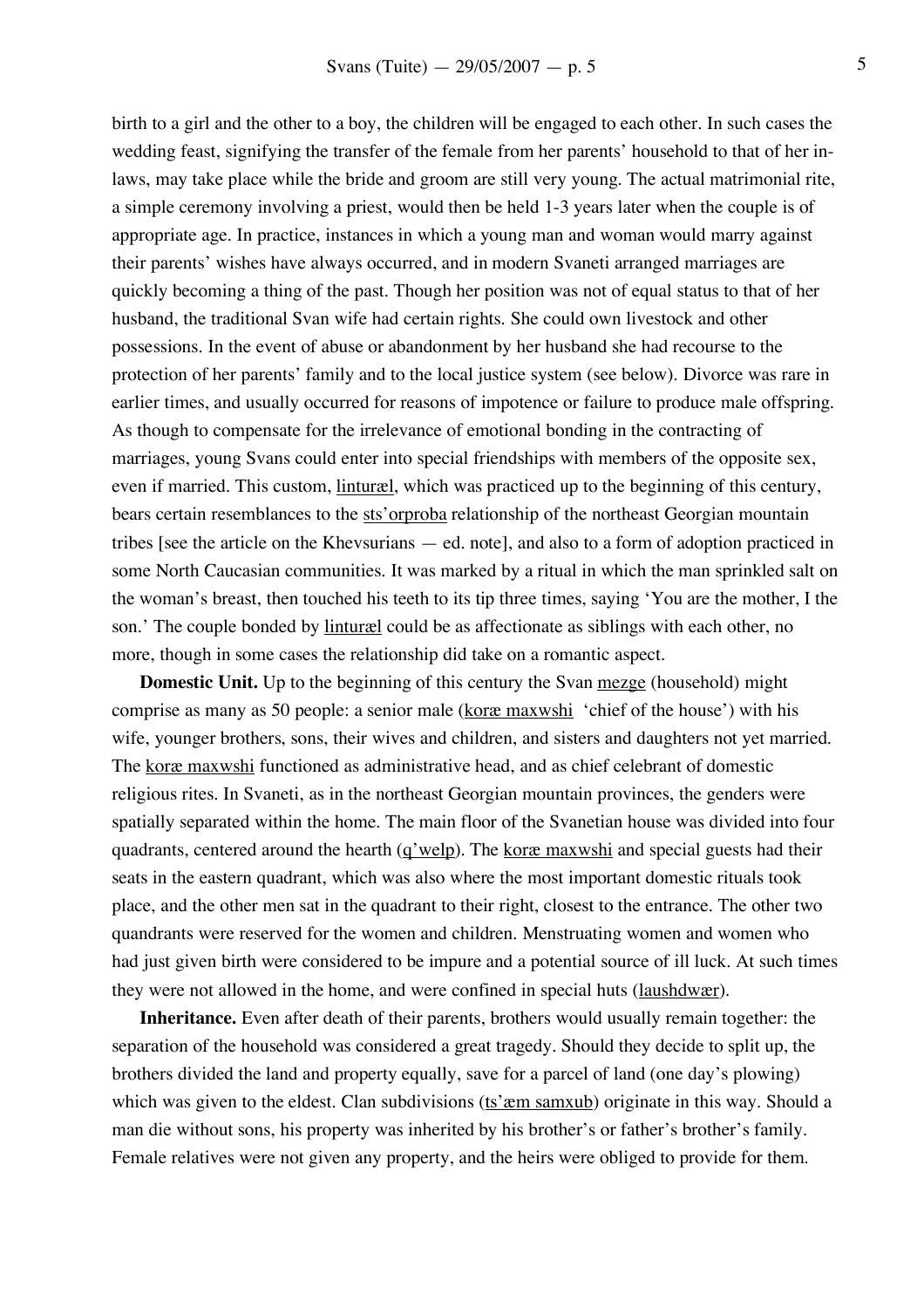Should there be no males of the above degree of relationship, the estate became the property of the clan as a whole.

**SOCIOPOLITICAL ORGANIZATION. Social Organization.** The division of society into landowning and serf classes ended in the 19th century. In recent times most Svans continue to work as farmers, though a number of Svans have participated in Georgian academic and artistic circles.

**Political Organization.** The affairs of the commune were decided by a council (luzwrob, luxor) presided over by an elected headman (maxwshi); both men and women participated in the deliberations. The council decided cases of infraction of traditional law, and assessed punishment by fine, exile, or very rarely death. Other important questions, concerning agricultural affairs, relations with other communes and with North Caucasian tribes, and so forth, were discussed in council meetings. From time to time there would be meetings of the commune maxwshis from all Svaneti to decide critical questions effecting the whole province. Czarist authorities abolished the institution of maxwshi in 1869. With the imposition of Soviet rule, the luzwrob has been supplanted by the village council (Russ. sel<sup>'</sup> skii > sovet). The jurisdiction of these councils usually corresponds to the traditional commune.

**Social Control.** In case of a dispute, the parties could select a committee of judge-mediators (môrew) to decide the issue. The decisions of the committee could not be appealed. Before giving testimony, the disputants were required to take an oath of honesty upon an icon. As icons were regarded by the Svans as having the power to bring misfortune to a family for many generations to come, these oaths were not taken lightly.

**Conflict.** All too often Svans bypassed the justice system described above and took matters into their own hands. Should a member of a clan be killed or seriously wounded — even if accidentally — or in some way humiliated by a member of another clan, the first clan was dishonored as a whole. Any male member of the clan felt entitled to exact revenge (lits'wri) upon any adult male in the offending clan. In this way blood feuds were started, which at times extended over several generations and claimed the lives of dozens of people. In addition to killing, one could exact revenge by capturing and imprisoning a member of the enemy clan and holding him for ransom. This was considered to be an extremely serious humiliation. Feuds could be halted or avoided if the offending clan paid an indemnity or blood-price ( $ts'$ or) to the other party. The ts'or for killing a man was very costly (6 parcels of prime farmland or 36 bulls); lesser compensation was exacted for cases of wounding, insult, thievery, breach of engagement to marry, etc.

**RELIGION AND EXPRESSIVE CULTURE. Religious Beliefs and Practices.** Svanetian religion is based upon an indigenous system, similar in many respects to those of other Caucasian tribes, which has been influenced by long and intensive contact with Mazdaism (presumably through the Ossetians) and Orthodox Christianity. The chief Svan deities are Xosha ghêrbet 'great god,' Jg∂ræg 'St George,' the chief protector of humanity, and Târingzel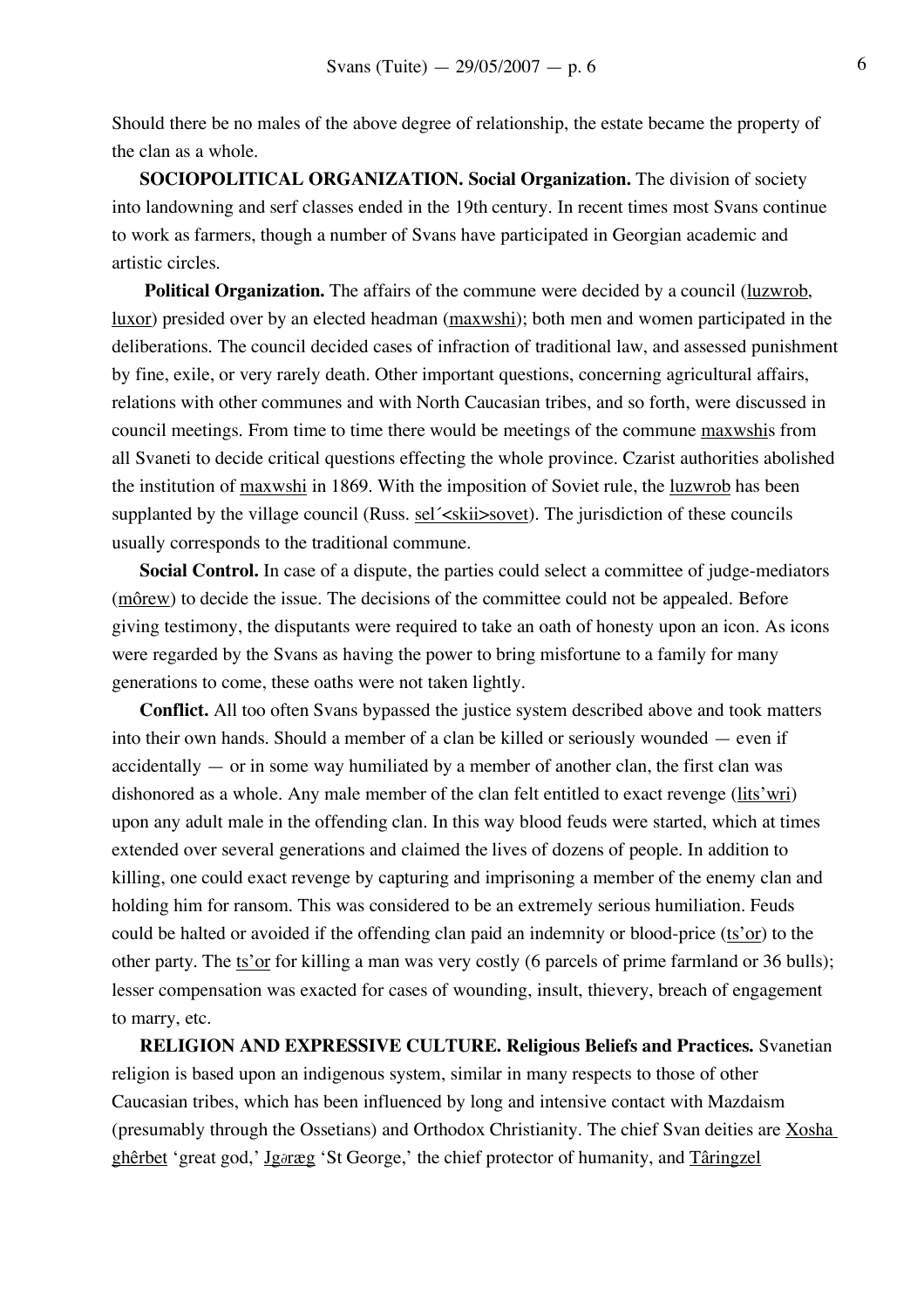'archangel.' Important female figures include Barbal 'St Barbara,' a fertility deity and healer of illnesses; Dæl, goddess of the hunt and protector of wildlife in the high mountains; and Lamæria 'St Mary,' protector of women. Christ (Krisde or Matsxwær 'savior') presides over the world of the dead. The Svanetian year is marked by a large number of major and minor feastdays, connected with the changing seasons, the harvest, etc. In addition there are certain days within the week and month when people are expected to abstain from work, and periodic fasts. Among the principal feastdays are those for the New Year (sheshxwæm and zomxa), the Festival of Torches (limp'ari), at which protection from diseases is sought, and the Lord's Feast (uplisher) in late spring. The gods are invoked and presented with sacrifices: slaughtered animals, various types of bread, and alcoholic beverages. It is important to note that because grapes cannot be cultivated in Upper Svaneti, vodka (haræq') is the ritual drink, and not wine as in lowland Georgia. Most ceremonies took place inside of churches or other holy places (laqwæm), or in the home. Domestic rituals centered around the hearth, the cattle-stalls, and, at least in certain localities, a large stone (lamz∂r bæch), placed in the grain storage area. Women were not allowed to enter the churches or participate in certain rituals. On the other hand, there are feastdays and observances specifically for women, which men are forbidden to attend. In particular, certain prayers directed to the hearth and to a type of domestic deity (mezir, represented as a small gold or silver animal) are reserved to women.

**Arts.** The Georgian Classical Period (10th-13th centuries) was also a period of intense artistic activity in Svaneti. A large number of churches were constructed (over 100 in Upper Svaneti alone), and adorned with frescoes, icons, carved wooden doors and items made of precious metals. Svan artisans were especially renowned for their skill at producing finelydetailed gold and silver icons, crosses and drinking vessels. It has been estimated that as much as a fifth of the medieval Georgian metalwork that has been preserved to the present day is of Svan origin. There was also a distinctive local school of icon and fresco painting. Svan folk literature comprises a variety of genres: epic, ritual and lyric poetry, tales, myths and fables. Most of the themes represented in Svan literature are shared with other parts of Georgia, though elements of Ossetian and North Caucasian origin (e.g. portions of the Nart sagas) also appear. Among the folk arts, special mention should be made of Svanetian music. A tradition of polyphonic acapella singing has evolved in Svaneti, as in other parts of Georgia. One distinctive feature of the music of this province is its greater use of dissonant intervals and striking harmonic progressions. These choral songs accompany certain religious rites and festivals. Songs accompanied by the chæng (harp), or the ch'unir, a three-string viol, are also frequently heard in Svaneti.

**Medicine.** Medical knowledge was a jealously-guarded trade secret, handed down within certain families. The traditional Svan akim treated wounds and certain illnesses with preparations made from herbs and other natural ingredients. Many ailments, especially contagious diseases, were regarded as divinely sent, as punishment for some infraction of customary law. Sacrifices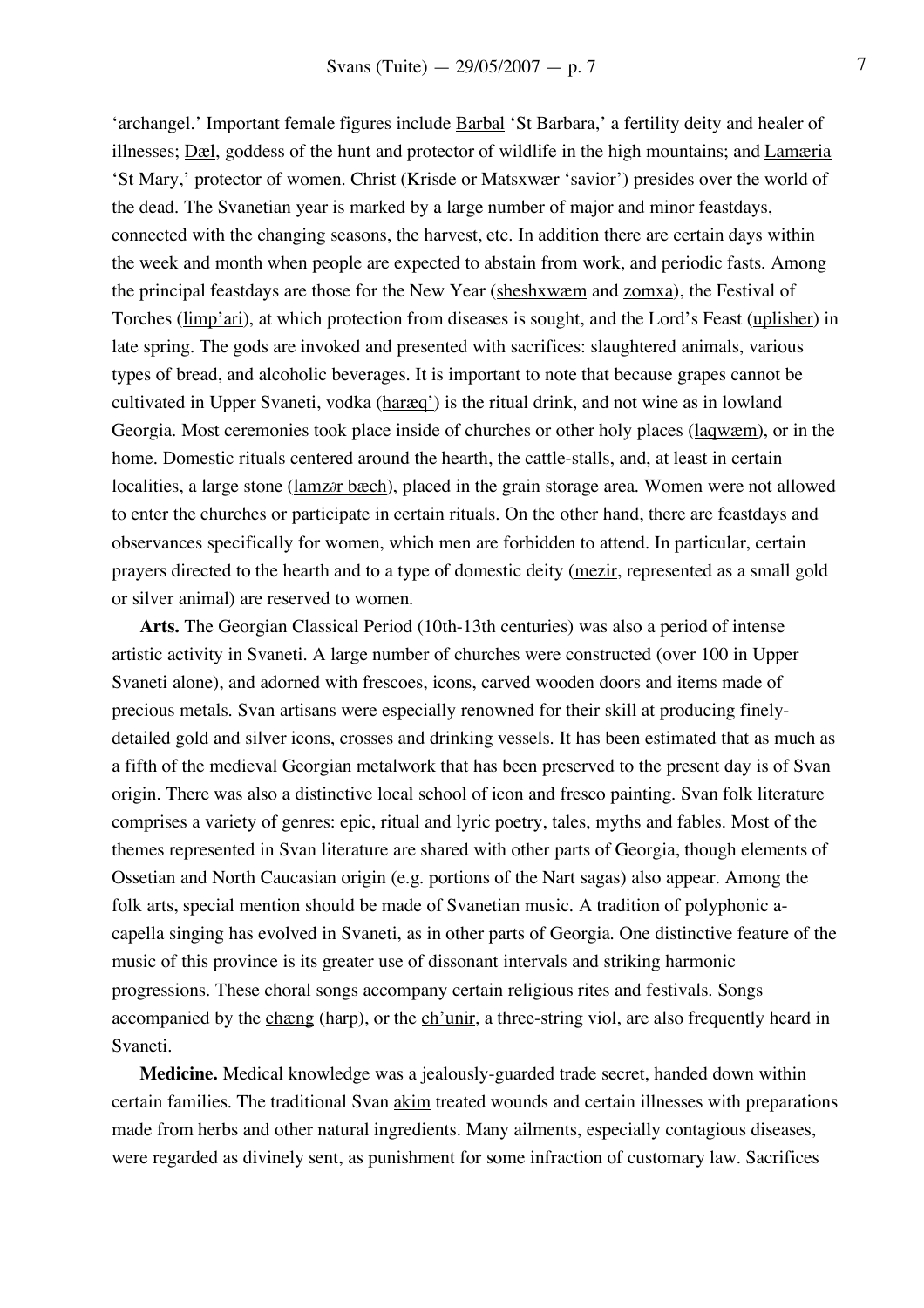of livestock or, in serious cases, donations of land to the local shrine were required of the party deemed to be responsible for offending a deity.

**Death and Afterlife.** The Svans believed that dying people could see several years into the future, and would gather at the bedside of a dying relative to ask questions. When death occurred the family and neighbors would break out into loud wailing and keening. After the burial, the close relatives of the deceased would be in mourning for as much as three years. They would fast (abstain from animal products), wear mourning colors (traditionally red), and the men would shave their heads and faces and let their hair grow out until the end of the mourning period. If a person should die away from home, his or her soul was thought to remain at the spot where death occurred. A 'soul-returner' (kunem m∂t'xe) would be summoned to locate the soul (with the aid of a rooster, which was believed to see the soul) and escort it back home. Only then could the funeral observances begin. The souls of the deceased led a somewhat shadowy existence in a world similar to the one they left behind. Their well-being in the spirit world was related to their sinfulness before death, and the zeal of their surviving kin in making prayers and sacrifices on their behalf. Once a year, at the festival of lipanæl (mid-January), the souls of the deceased were believed to return to their families. They remained in their former home for several days and were entertained with feasts and the recitation of folktales. Also during this time, the souls met and determined the fortune of their kin for the upcoming year. Because the Svans believe that the deceased retain the physical characteristics they had before death, a second lipanæl is held several days after the main one to accommodate the souls of handicapped people, who need more time to make the journey from the spirit world to the land of the living.

## **SELECTED REFERENCES.**

- Bardavelidze, Vera (1939) *Svanur xalxur dgheobata k'alendari 1: axalts'lis tsik'li.* [Calendar of Svan folk holidays, I: New Year's cycle.] Tbilisi: Metsniereba.
- Chartolani, Mikhail (1961) *Kartveli xalxis mat'erialuri k'ult'uris ist'oriidan: k'era svanur saxlshi.* [From the material culture of the Georgian people: the hearth in the Svanetian home.] Tbilisi: Metsniereba.
- Gabliani, Egnate (1925) *Dzveli da axali Svaneti.* [Old and new Svaneti.] Tbilisi: Georgian State Publishing House.
- Gasviani, G. A. (1980) *Sotsial´no-ekonomicheskaia struktura Svaneti v XI-XVIII vv.* [The social and economic structure of Svaneti in the 11th-18th centuries.] Tbilisi: Metsniereba.
- Nizharadze, Bessarion (1962, 1964) *Ist'oriul-etnograpiuli ts'erilebi.* [Historical and ethnographic essays.] (2 vols) Tbilisi: Tbilisi State University Press.
- Robakidze, A. I. (1990) *Osnovnye cherty xoziaistvennogo byta v Svaneti.* [The principal features of domestic life in Svaneti.] Tbilisi: Metsniereba.